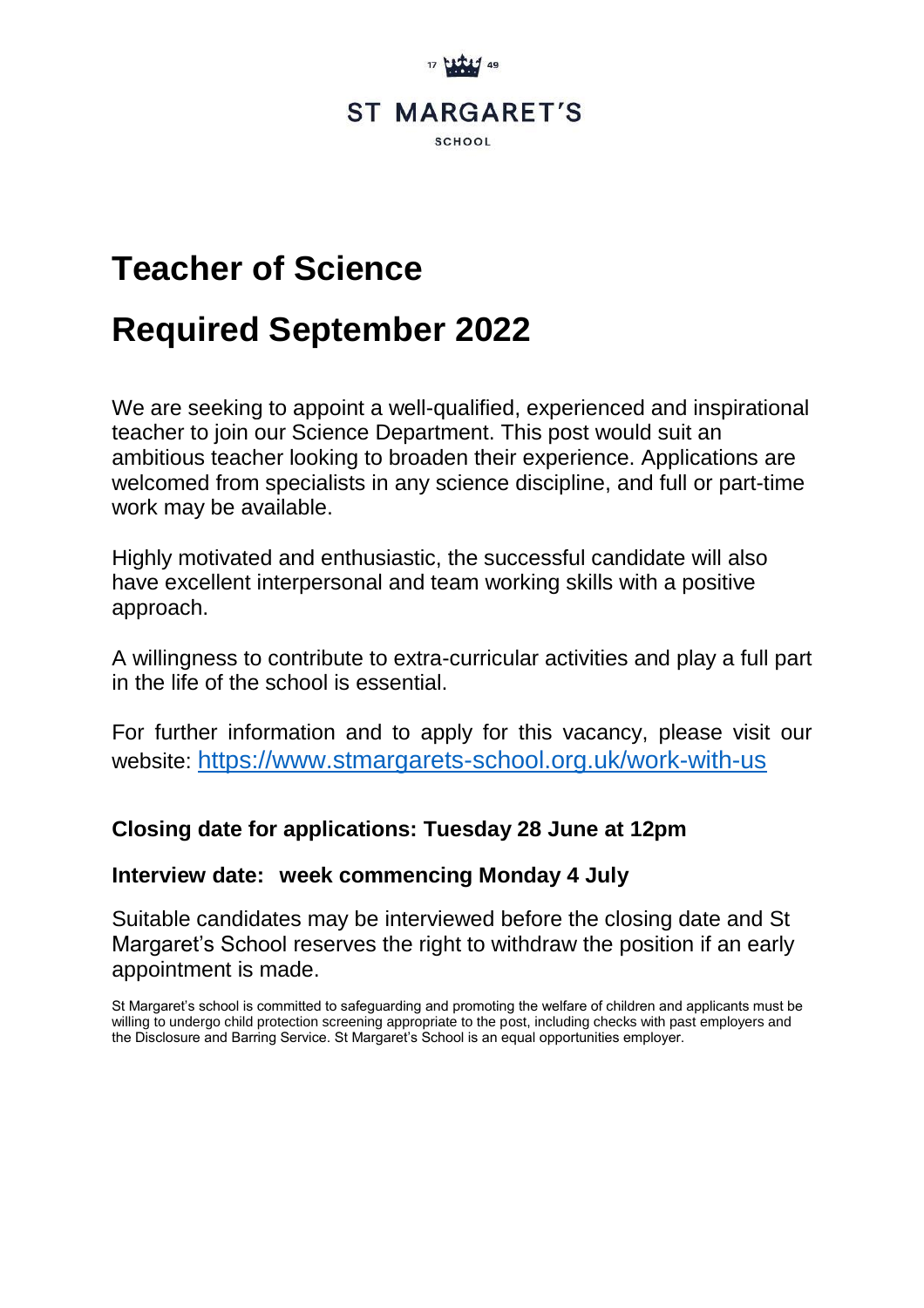

## **Teacher of Science**

#### **Job Description**

The following duties shall be deemed to be included in the professional duties which you may be required to perform:

#### **1. Teaching**

- (a) planning and preparing courses and lessons;
- (b) teaching, according to their educational needs, the pupils assigned to you, the setting and marking of work (including examinations) to be carried out by the pupils in School and elsewhere;
- (c) assessing, recording and reporting on the development, progress and attainment of pupils.

#### **2. Other Activities**

- (a) promoting the general progress and well being of individual pupils and of any class or group or pupils assigned to you;
- (b) providing guidance and advice to pupils on educational and social matters; making relevant records and reports;
- (c) making records and reports on the personal and social needs of pupils;
- (d) communicating and consulting with the parents of pupils;
- (e) communicating and co-operating with persons or bodies outside the School;
- (f) participating in meetings arranged for any of the purposes described above;
- (g) accompanying pupils on trips away from the School;
- (h) contributing to the extra-curricular life of the School;
- (i) attending School functions;
- (j) participating in assemblies and chapel services;
- (k) contributing to the maintenance of a stimulating working environment in School;
- (l) upholding the ethos and high standards of the School and abiding by the rules laid down by the School from time to time.

#### **3. Assessments and Reports**

Providing or contributing to oral and written assessments, reports and references relating to individual pupils and groups of pupils.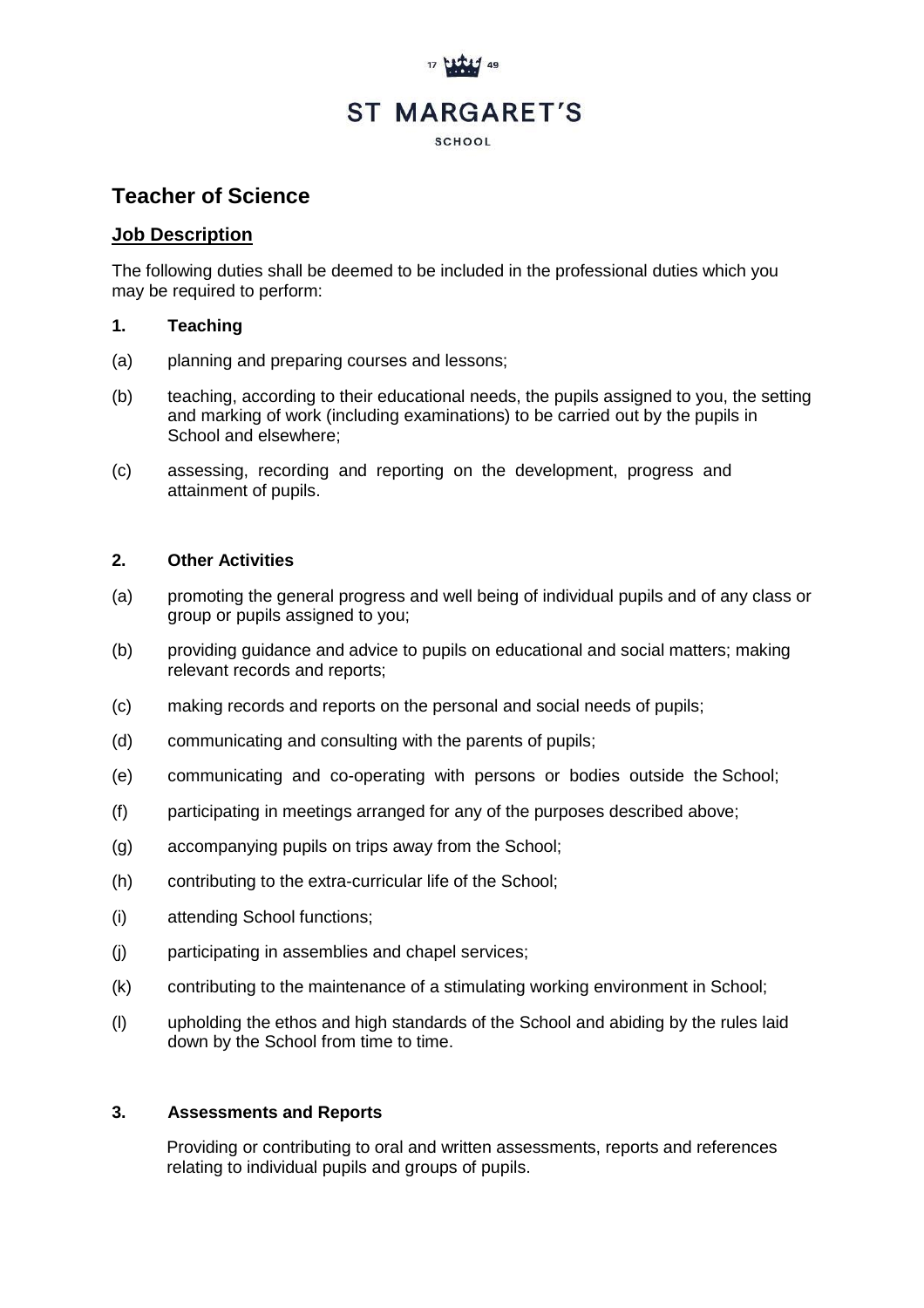

#### **4. Appraisal**

Participating in any arrangements that may be made for teacher appraisal.

#### **5. Review: further training and development**

- (a) reviewing from time to time your methods of teaching and programmes of work;
- (b) participating in arrangements for your professional development.

#### **6. Educational methods**

Advising and co-operating with the Headteacher and other teachers (or any one or more of them) on the preparation and development of courses of study, teaching materials, teaching programmes, methods of teaching and assessment of pastoral arrangements.

#### **7. Syllabus**

You are responsible for ensuring that you teach the correct public examination syllabus offered at St Margaret's in your subject in accordance with School policy.

You should be aware of any subject area developments outside the School and where appropriate bring them to the attention of colleagues.

#### **8. Discipline, health and safety**

Maintaining good order and discipline among the pupils and safeguarding their health and safety both when they are on the School premises and when they are engaged in authorised school activities elsewhere.

#### **9. Staff Meetings**

Participating in meetings at the School which relate to the curriculum for the school or the administration or organisation of the School, including pastoral arrangements.

#### **10. Public Examinations**

Participating in arrangements for preparing pupils for public examinations and in assessing pupils for the purposes of such examinations, recording and reporting such assessments; and participating in arrangements for pupils' presentation for and supervision during such examinations.

#### **11. Administration**

- (a) participating in administrative and organisational tasks related to such duties as are described above, including the management or supervision of persons providing support for the teachers in the School and the ordering and allocation of equipment and materials;
- (b) registering the attendance of pupils and supervising pupils, whether these duties are to be performed before, during or after school session or lunch times, evenings, weekends or cover for absent colleagues.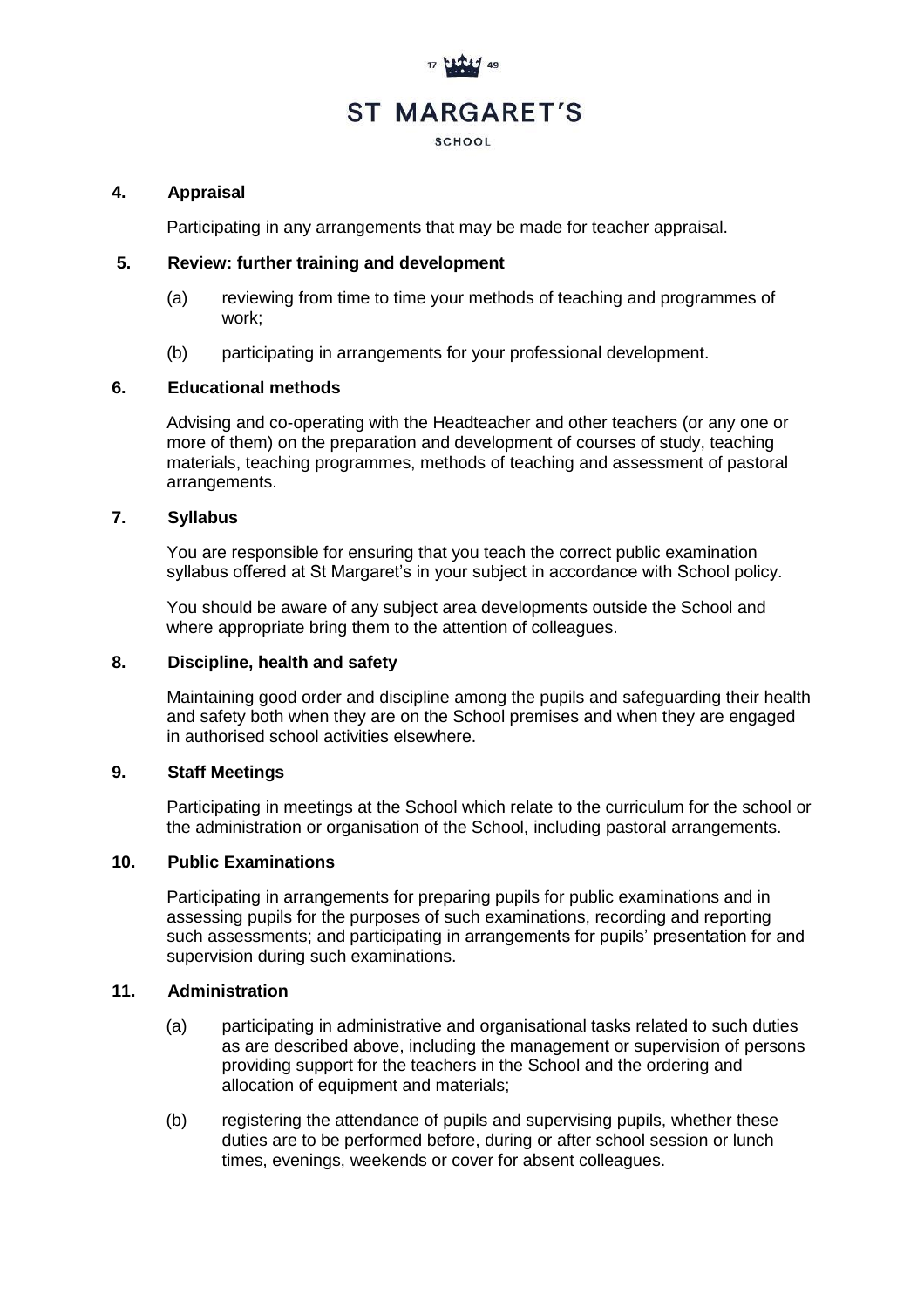

#### **12. Duties**

Undertaking duties as assigned according to the custom of the School.

#### **13. Time table**

The School may alter the weekly time table from time to time depending on amongst other things the School Roll.

In addition, the postholder may be required to undertake other duties reasonably commensurate with the general level and duties of the post.

In addition, the postholder may be required to undertake other duties reasonably commensurate with the general level and duties of the post.

This job description is not definitive and may be altered from time to time in accordance with the needs of the School.